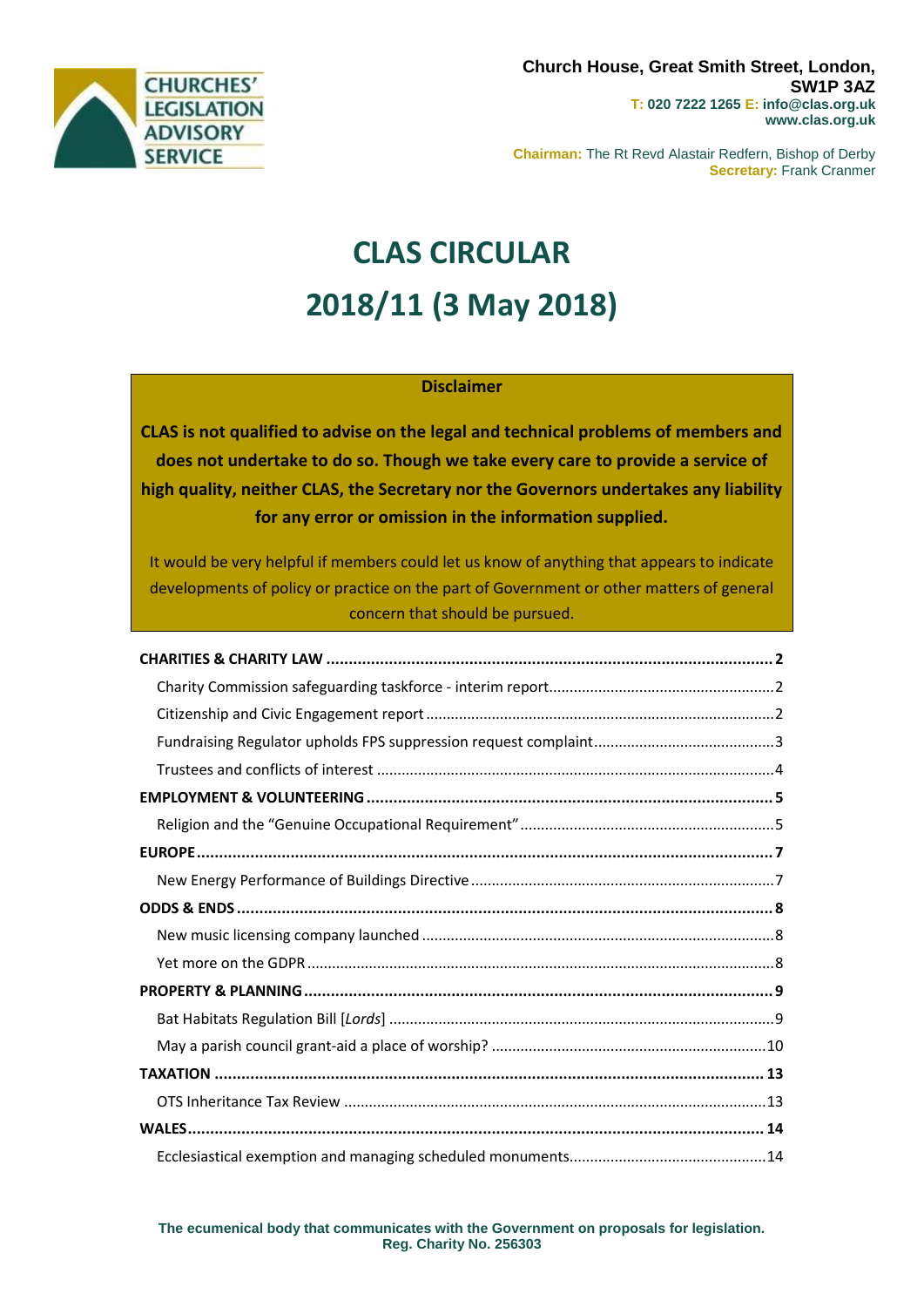# <span id="page-1-0"></span>**CHARITIES & CHARITY LAW**

<span id="page-1-1"></span>**Charity Commission safeguarding taskforce - interim report**

**For information**

The Charity Commission has published an interim [report](http://www.gov.uk/government/news/charity-commission-provides-update-on-work-of-its-interim-safeguarding-taskforce) on the work of its safeguarding taskforce, which was established in February 2018 following a number of high-profile cases and the subsequent increase in serious reporting. The Commission has seen a marked increase in reports of serious safeguarding incidents from charities since February; these relate both to historic and more recent incidents. In February and March 2018, the Commission received 532 serious incident reports on safeguarding, compared to 176 during the equivalent period in 2017.

The taskforce has also been undertaking a detailed analysis of its records of past serious incident reports on safeguarding matters to identify any gaps in full disclosure by charities and to establish whether appropriate follow-up actions were taken. The team has analysed a total of 5,501 serious incident reports between 1 April 2014 and 20 February 2018. Of these incidents, just over 2,000 involved allegations of potential criminal behaviour; the Commission's analysis has identified that only one of those incidents was not reported to the authorities at the time. The Commission has ensured that this incident has now been reported to the police. Analysis so far has not identified any cases where the Commission has serious and urgent concerns that require it to take immediate action, or where it has had to engage with the authorities about any ongoing risk or criminality.

[Source: Charity Commission – 19 April]

#### <span id="page-1-2"></span>**Citizenship and Civic Engagement report**

**For information**

The House of Lords Committee on Citizenship and Civic Engagement has published its final [report](http://publications.parliament.uk/pa/ld201719/ldselect/ldcitizen/118/118.pdf) on the areas in which the UK is currently successful in promoting a positive "civic journey" and making a series of recommendations for how it might improve. Among other things, it draws attention to the positive contribution of volunteers to society and the strength of the UK's volunteering sector.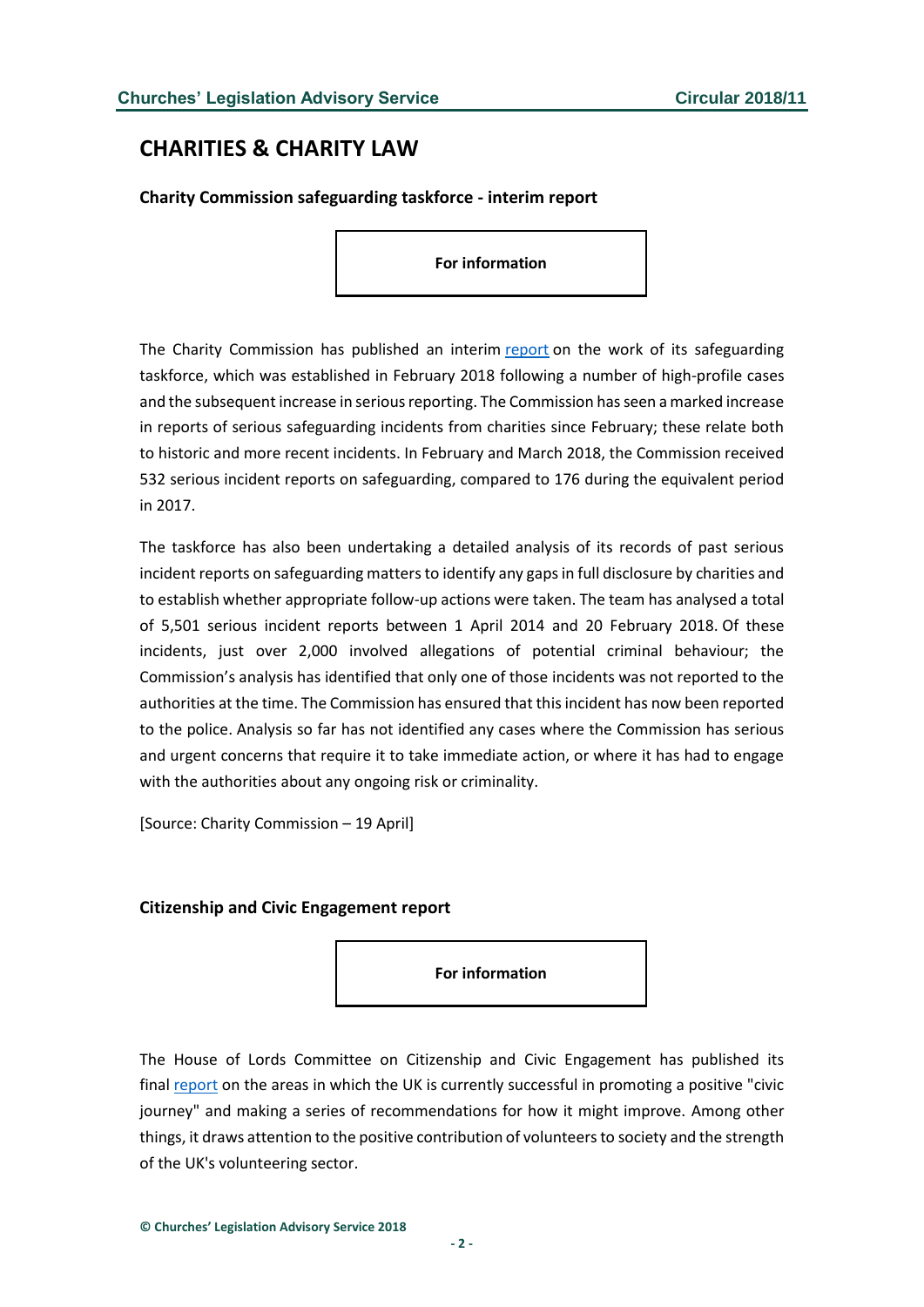It highlights the achievements of the National Citizens Service (NCS) but notes that the NCS sometimes fails to reach excluded communities in deprived areas. It makes a series of recommendations for how the NCS might be made more effective, including how it might better reach out to its alumni and continue to support them over time. It also makes suggestions as to how the NCS should promote active citizenship and how it might do more to work in partnership with schools and colleges.

On volunteering more generally, the report recommends that the unemployed should be encouraged to volunteer and argues that more should be done to recognise and reward outstanding contributions made to society by volunteering.

[Source: Citizenship and Civic Engagement Committee – 18 April]

#### <span id="page-2-0"></span>**Fundraising Regulator upholds FPS suppression request complaint**

**For information**

The Fundraising Regulator has [published](http://www.fundraisingregulator.org.uk/make-a-complaint/case-studies/) an additional ruling alongside the case studies on its website highlighting how it deals with complaints from members of the public about fundraising. Case Study 12 details a situation in which a charity continued to contact a member of the public for months after they had used the FPS to request the suppression of all marketing materials from the charity.

The Regulator found that, although the charity had set up its FPS record and were receiving regular FPS notifications, the charity's internal FPS process was dependant on one individual who failed to properly update the charity's database. This meant that the individual's FPS request was not actioned for nearly three months. The charity was also found not to have a proper process in place for monitoring whether FPS requests were being actioned appropriately.

The charity has since accepted the Regulator's findings and has carried out an internal review of its processes to ensure that it does not breach the Fundraising Code again. The Regulator has decided not to make any further recommendations. However, this case study serves as an important reminder to charities to ensure that they have robust processes in place for checking that they no longer send marketing materials to those who have specifically requested it via the FPS.

[Source: Fundraising Regulator – 25 April]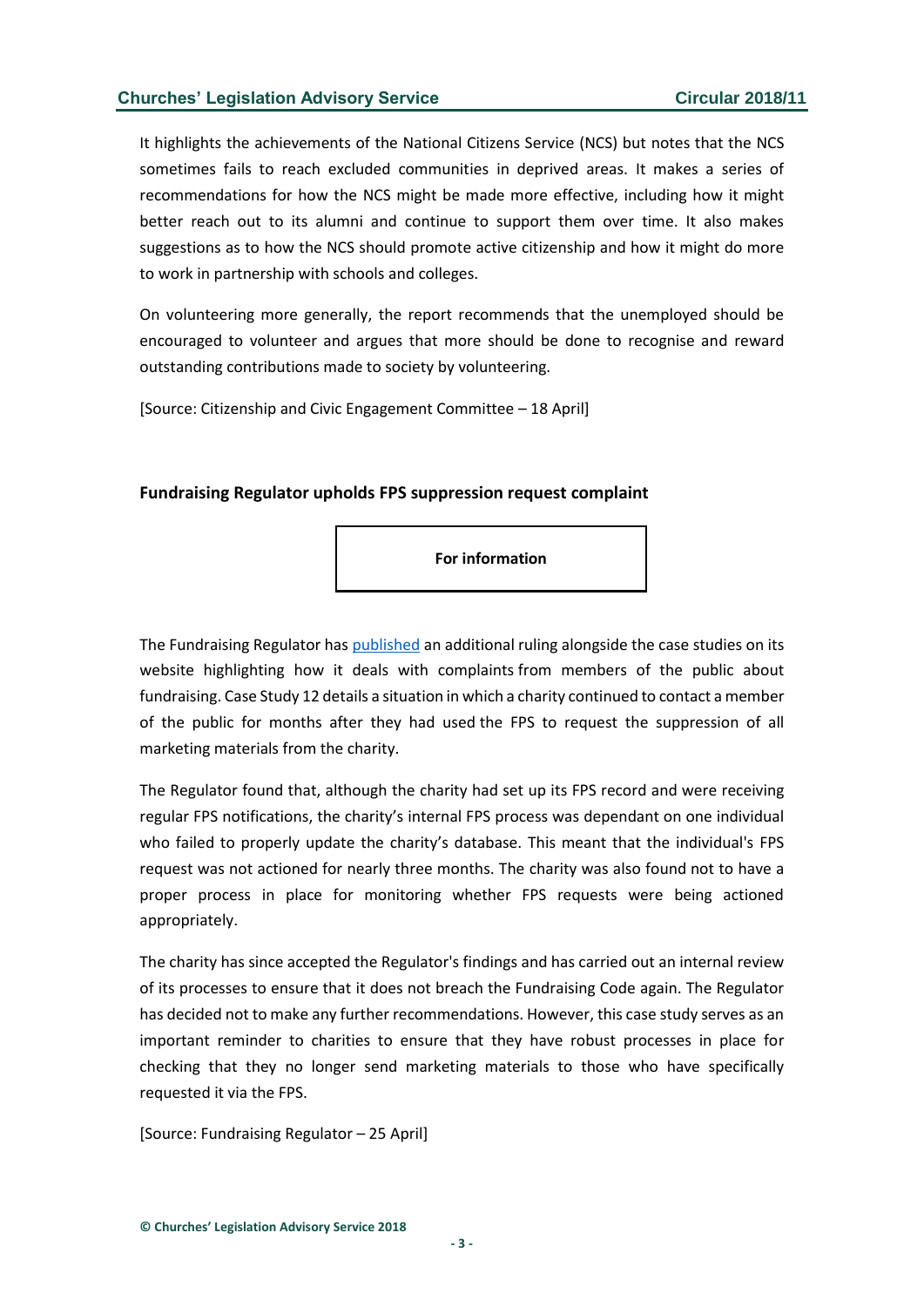<span id="page-3-0"></span>**Trustees and conflicts of interest**

**For information**

The Church of England's General Synod Legal Advisory Commission has published an [Opinion](https://www.churchofengland.org/sites/default/files/2018-02/Friends%20Organisations.pdf) on "friends" charities and possible conflicts of interest. The issue is that a number of unincorporated charitable associations have been established as "friends" of a particular church, typically to help preserve, repair, maintain, restore and improveme the fabric, furniture, ornaments and contents of that church and its churchyard for the benefit of the public. The point of friends' charities is to build up a supporter base for church buildings among those who may never attend the church in question but nevertheless value it as a heritage and community assets.

In May 2014 the Charity Commission published "Conflicts of interest: a guide for charity trustees" (CC29), as a result of which, concerns have been expressed as to whether it is appropriate for the incumbent and churchwardens to act as trustees of a "friends of" charity or whether their role should be relegated to one of being invited to attend and speak at meetings but withdrawing prior to any decision or vote being taken. A further concern is whether a trustee of a friends charity should also properly serve on the relevant PCC.

CC29 recognises that though there may be a decision at one charity that also affects another, the similarity of charitable purpose between the two may mean that any conflicts of loyalty which do occur pose no risk, or only a low risk, to decision-making in the best interests of the first charity and that the affected trustee(s), having declared their other interest, can then participate in its decision-making. The LAC believes that this is the position in the case of a friends' charity and the relevant incumbent and PCC members.

While, obviously, this is of particular importance to the Church of England – which probably has the largest number of "friends" organisation because it has the largest share of listed places of worship – it may be of interest to CLAS members from other denominations.

[Source: General Synod Legal Advisory Commission – 2 May]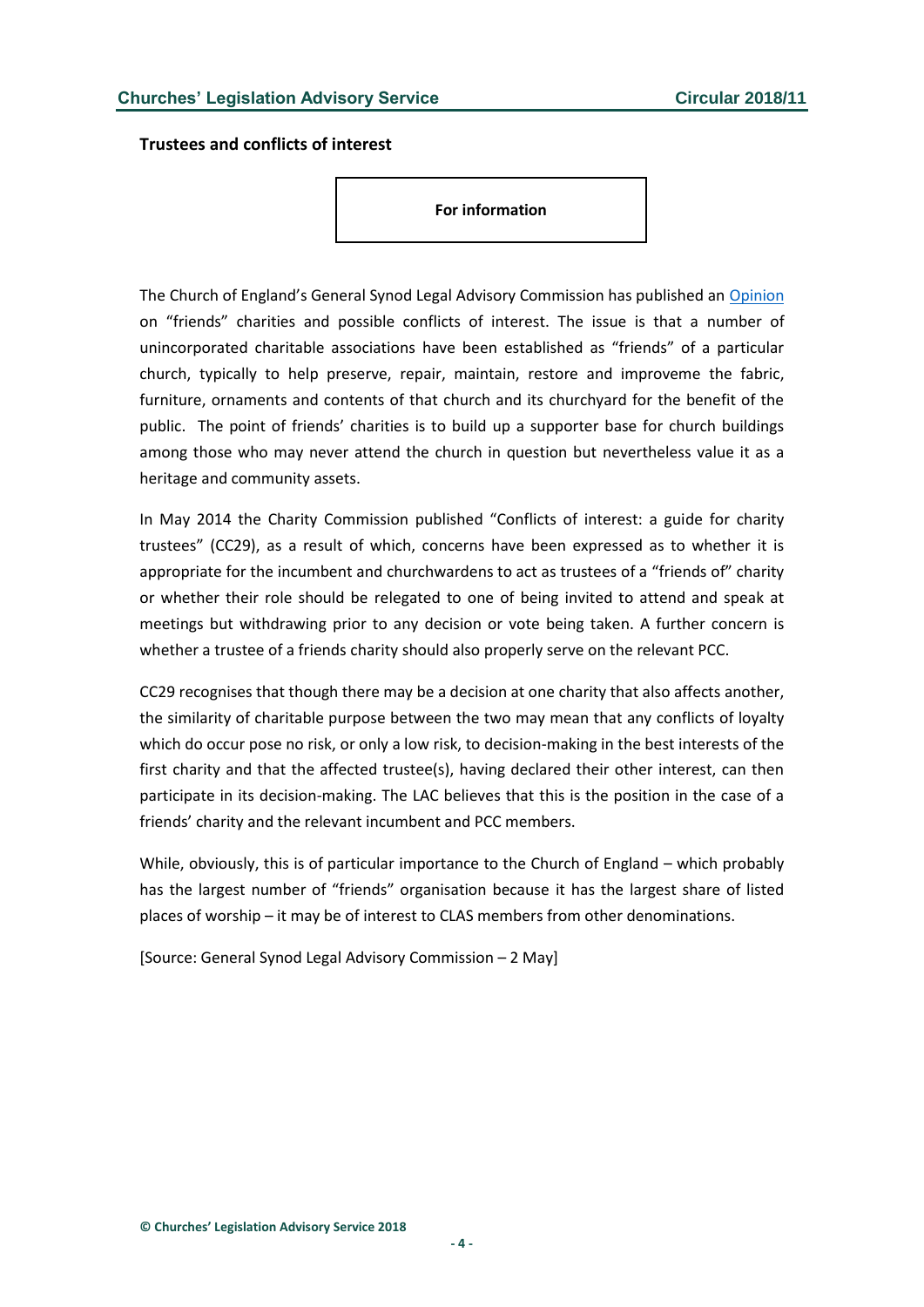# <span id="page-4-0"></span>**EMPLOYMENT & VOLUNTEERING**

<span id="page-4-1"></span>**Religion and the "Genuine Occupational Requirement"**

**For information**

#### *The background*

The issue of what constitutes a Genuine Occupational Requirement for employment by a religion or belief organisation has come up again, this time in the Grand Chamber of the CJEU. In *Vera Egenberger v Evangelisches Werk für Diakonie und Entwicklung eV* [\[2018\] EUECJ C-](http://curia.europa.eu/juris/document/document.jsf;jsessionid=9ea7d0f130debcbad11c48f34a9594d48c9e59e74c5f.e34KaxiLc3eQc40LaxqMbN4Pb38Se0?text=&docid=201148&pageIndex=0&doclang=EN&mode=req&dir=&occ=first&part=1&cid=475799)[414/16,](http://curia.europa.eu/juris/document/document.jsf;jsessionid=9ea7d0f130debcbad11c48f34a9594d48c9e59e74c5f.e34KaxiLc3eQc40LaxqMbN4Pb38Se0?text=&docid=201148&pageIndex=0&doclang=EN&mode=req&dir=&occ=first&part=1&cid=475799) the Grand Chamber has reaffirmed that *where religion or belief organisations impose a Genuine Occupational Requirement when recruiting staff, that requirement must be both genuine, legitimate and justifiable*.

In brief, Ms Egenberger had applied for a post with an auxiliary organisation of the *Evangelische Kirche in Deutschland* [EKD], to prepare a report on Germany's compliance with the UN International Convention on the Elimination of All Forms of Racial Discrimination.

The job advert stated that candidates should be members of a Protestant Church or of a member-Church of the Cooperative of Christian Churches in Germany. When she failed to get the job, she claimed discrimination on the basis of belief because she did not belong to any religious community. The Federal Labour Court sought an advisory opinion from the Court of Justice on the application of Directive 2000/78/EC – the Equal Treatment Directive.

#### *The opinion of the Grand Chamber*

The Court found that, under the Directive, the right to autonomy of Churches (and other religion or belief organisations) had to balanced fairly with the right of workers not to be discriminated against on grounds of religion or belief – *including during the recruitment process*. Any requirement about the religion of applicants had to be a genuine, legitimate and justified occupational requirement for the post, having regard to the ethos of the church or organisation in question.

It was for the national courts to interpret the national law transposing the Directive, so far as possible, in conformity with the Directive. But if it proved impossible to interpret the applicable national law (in this case, the German General Law on equal treatment) in conformity with the Anti-Discrimination Directive, *a national court hearing a dispute between two individuals would have to disapply the national law*.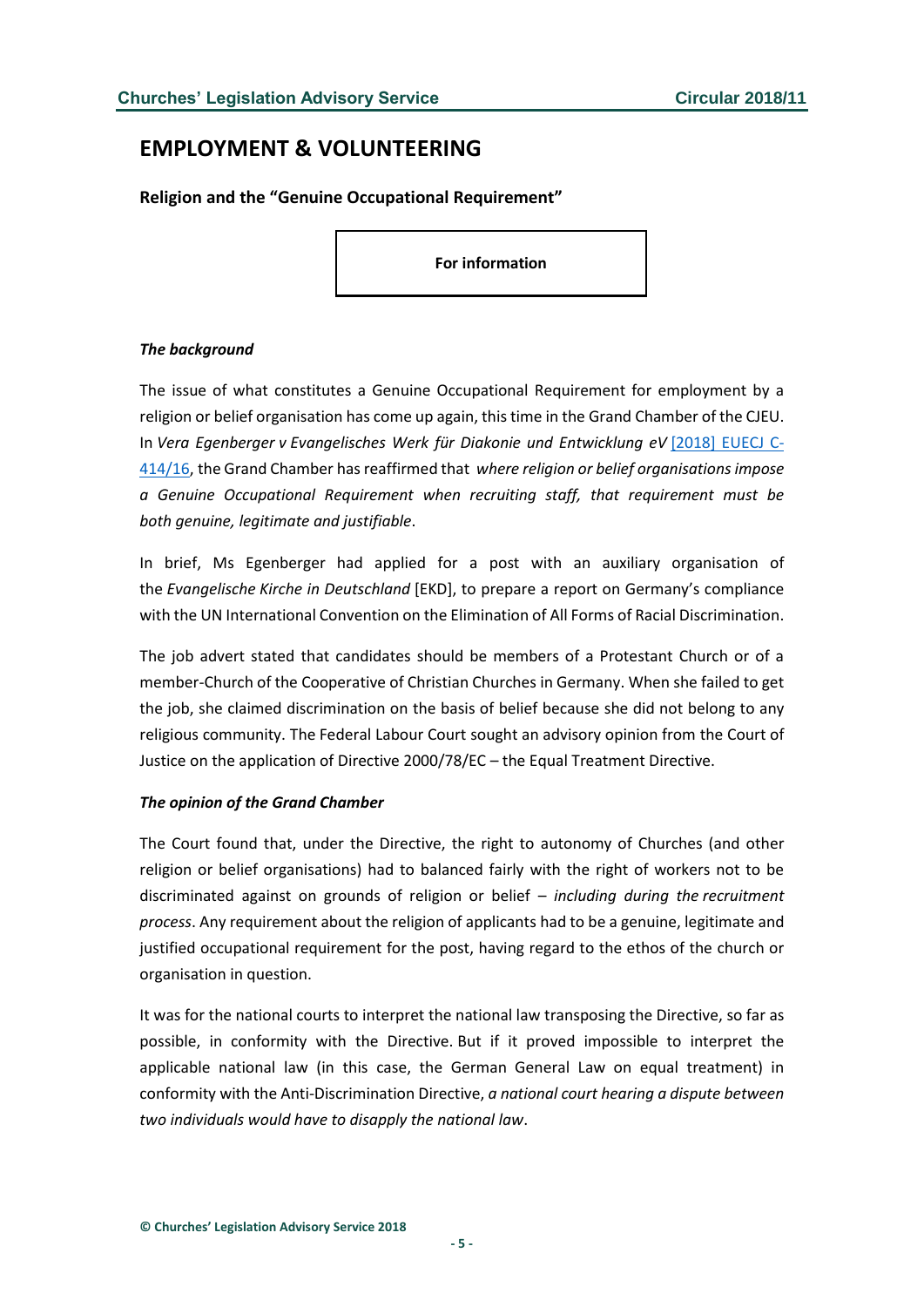Because the Charter of Fundamental Rights applied to such cases, the national court had to enforce the mandatory prohibition of discrimination on grounds of religion or belief under Article 21 of the Charter and the right to effective judicial protection under Article 47. Both gave claimants an enforceable right in disputes with other individuals in a field covered by EU law.

In short, a Genuine Occupational requirement has to be *genuine*. It should also be remembered that judgments of the CJEU – unlike judgments of the ECtHR – are immediately binding on Member States.

[Source: CJEU – 18 April] For a much longer, detailed summary clic[k here.](http://www.lawandreligionuk.com/2018/04/18/religion-and-the-genuine-occupational-requirement-egenberger-the-judgment)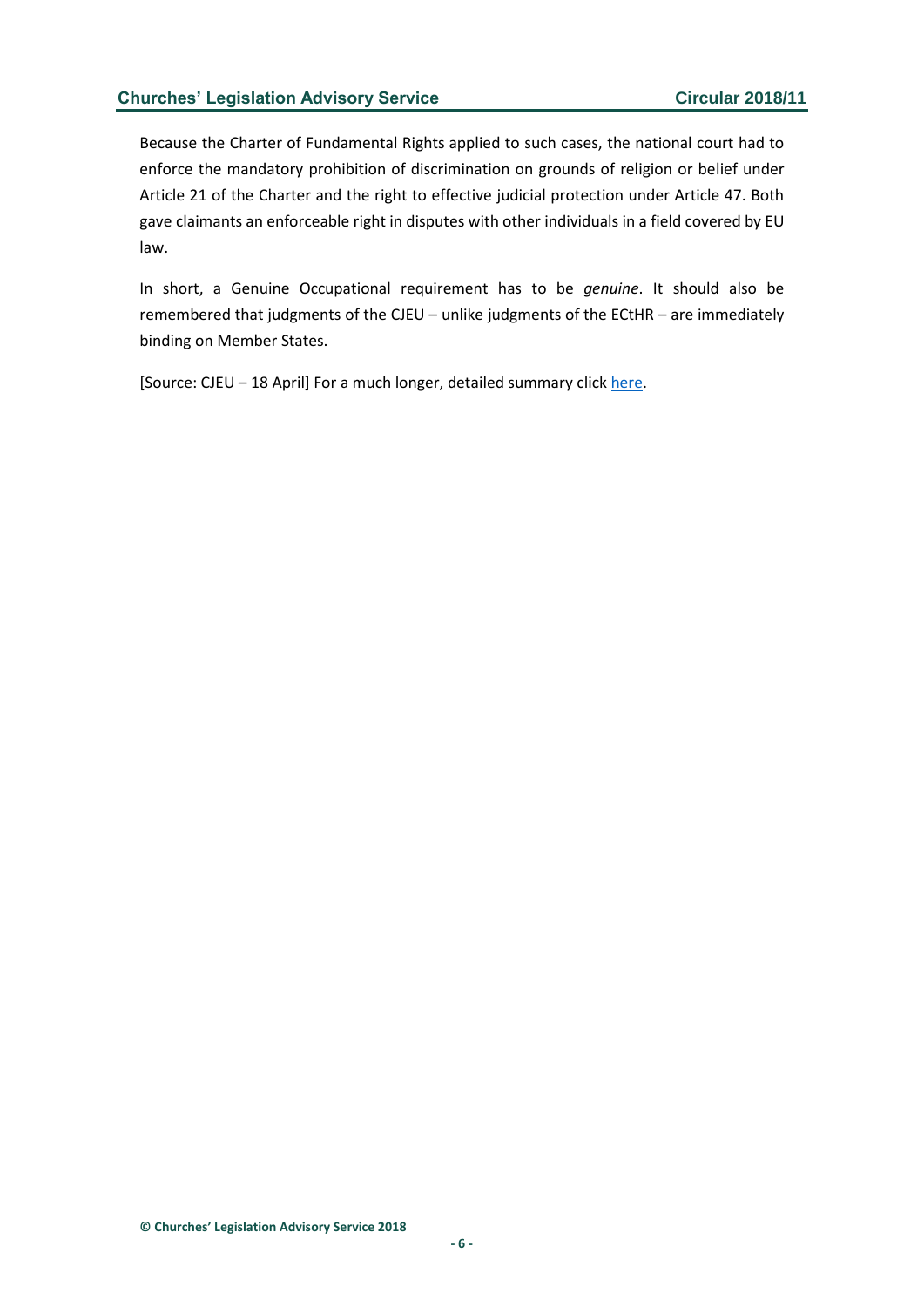# <span id="page-6-0"></span>**EUROPE**

<span id="page-6-1"></span>**New Energy Performance of Buildings Directive**

**For information**

MEPs have [voted in favour](http://www.europarl.europa.eu/news/en/press-room/20180411IPR01516/smarter-and-more-energy-efficient-buildings-in-the-eu-by-2050) of updated legislation that would oblige Member States to develop national long-term strategies to support cost-saving renovation of public and private buildings with a view to reducing emissions in the EU by 80-85 per cent compared to 1990 levels.

Proposals aim primarily to increase the energy performance of both new and existing buildings, to support the deployment of electric charging infrastructure and to encourage the implementation of national renovation strategies. In practice, this will mean that new buildings and those undergoing major renovations will need to include at least one recharging point for electric vehicles in buildings with more than ten parking spaces. It will also require the installation of cabling infrastructure for recharging electric vehicles.

The text also introduces a "smart readiness indicator" - a new tool to measure the ability of buildings to improve their operation and interaction with the grid, adapting energy consumption to the real needs of the occupant. On top of this, in both new and existing buildings where heat generators are replaced they must include automated devices to regulate temperature levels, while rules on inspection of heating and air-conditioning systems and building automation have been tightened up.

[Source: European Parliament – 17 April]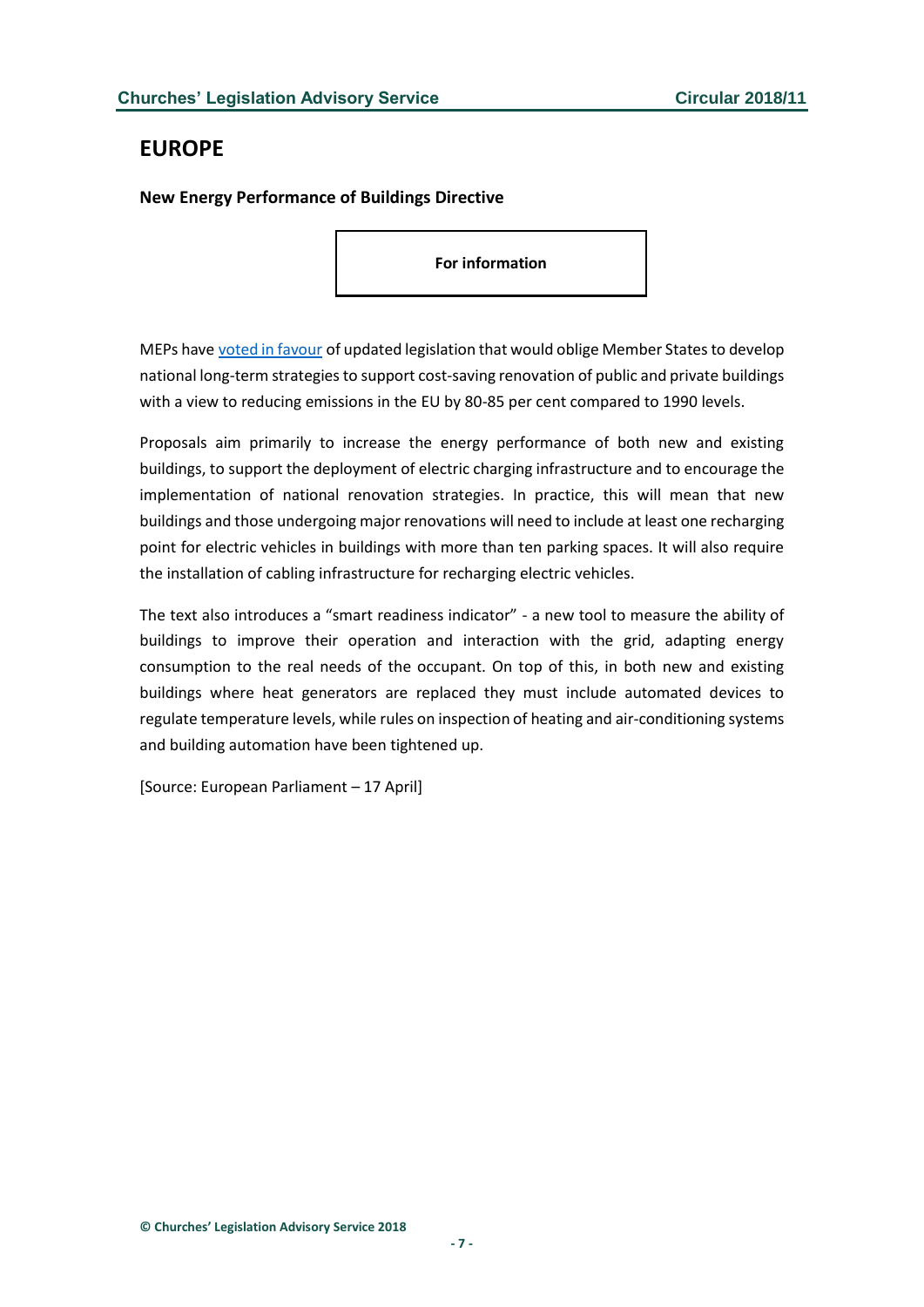# <span id="page-7-0"></span>**ODDS & ENDS**

<span id="page-7-1"></span>**New music licensing company launched**

**For information and possibly for action**

A new music licensing company has been [launched,](https://pplprs.co.uk/) in a joint venture between the UK's two music licensing bodies, PPL and PRS for Music.

PPL PRS has been set up in order to provide users with a more streamlined service, providing a single licence covering both companies' respective rights, thereby simplifying the administration and making it easier to play and perform music in public. The new joint licence is called TheMusicLicence and ends the need for customers to purchase separate PPL and PRS for Music licences from each individual organisation.

[Source: PPL PRS – 12 April]

#### <span id="page-7-2"></span>**Yet more on the GDPR**

**For information and possibly for action**

The C of E's parish resources website has published *[Data Protection: Parishes and the "GDPR"](http://www.parishresources.org.uk/gdpr/)* with a lot of useful information. Many member-Churches in CLAS have published their own guidance, but for those that haven't, this is not a bad place to start.

[Source: C of E Parish Resources – 2 May]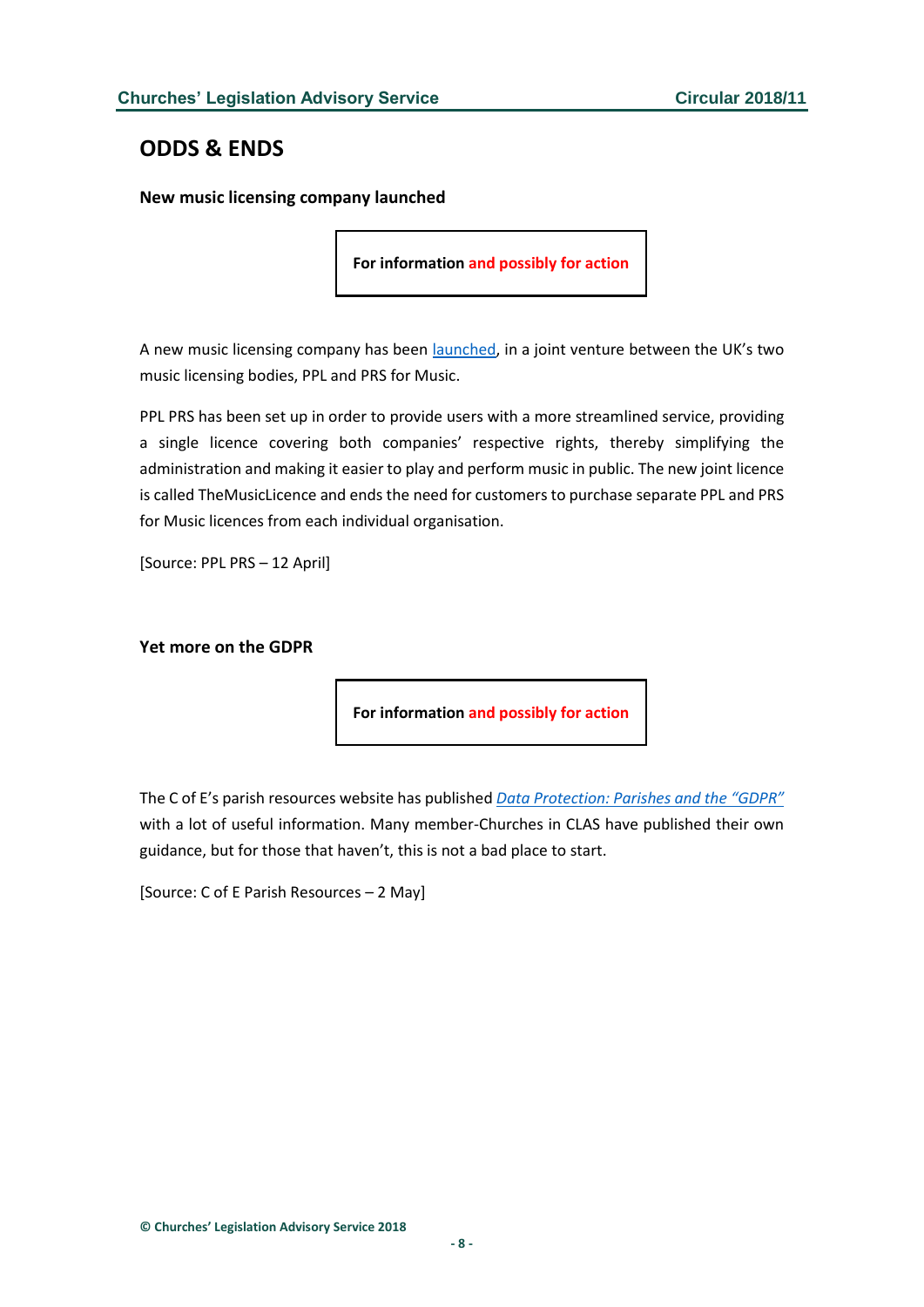## <span id="page-8-0"></span>**PROPERTY & PLANNING**

<span id="page-8-1"></span>**Bat Habitats Regulation Bill [***Lords***]**

**For information**

On Friday 27 April, the House of Lords held the [second reading debate](https://hansard.parliament.uk/lords/2018-04-27/debates/62967252-1BA5-4B6C-ACCA-96CE7E7B7FB0/BatHabitatsRegulationBill(HL)) on the Bat Habitats Regulation Bill, introduced by **Lord Cormack (Con)**. The Government was unimpressed.

**Lord Cormack** said that his Bill was not "anti-bat" but he was keen to emphasise that churches should be protected from incursions that threaten their condition and purpose. He cited two letters he had received that mentioned bat droppings and urine, which had caused issues in churches nationwide. After discussions with heritage bodies, he had concluded that there was insufficient funding available for most institutions to deal with the scale of their bat problems.

Backbench contributions were mixed. **Lord Redesdale (Lib Dem)** took Lord Cormack's points, but emphasised that some proposed solutions to bat issues, notably bat boxes, had been ineffective. He also noted that churches were some of the last places in which bats could thrive because of the destruction of some of their natural habitats and suggested specific exemption for churches of particular merit, rather than excluding all places of worship. **Viscount Goschen (Con)** pointed out the high cost of bat surveys and pleaded for more flexibility for local authorities and national park planning authorities to take an intelligence-led, flexible and proportionate approach. **The Bishop of Norwich** said that it was unfair that churches should be treated differently in law from private dwellings and mentioned the joint five-year Bats in Churches project involving the Church of England, Natural England, Historic England, the Bat Conservation Trust and the Churches Conservation Trust.

**Lord Gardiner of Kimble**, Parliamentary Under-Secretary of State, Department for Environment, Food and Rural Affairs, speaking for the Government, emphasised the importance of churches as a habitat for bats in Britain, following the destruction of much of their natural environment. He questioned whether the bill's proposal of a blanket removal of protection for bats in places of worship would contravene the Berne Convention and the EU habitats directive:

'under the … directive, which will continue under UK law through the withdrawal Bill, it is a criminal offence deliberately to kill, injure, take or disturb bats. Bat species are also protected from disturbance in their place of rest or the deliberate obstruction of such locations.

The Bill … proposes that bats be excluded from a building used for public worship unless it has been demonstrated that their presence would not have a significant adverse impact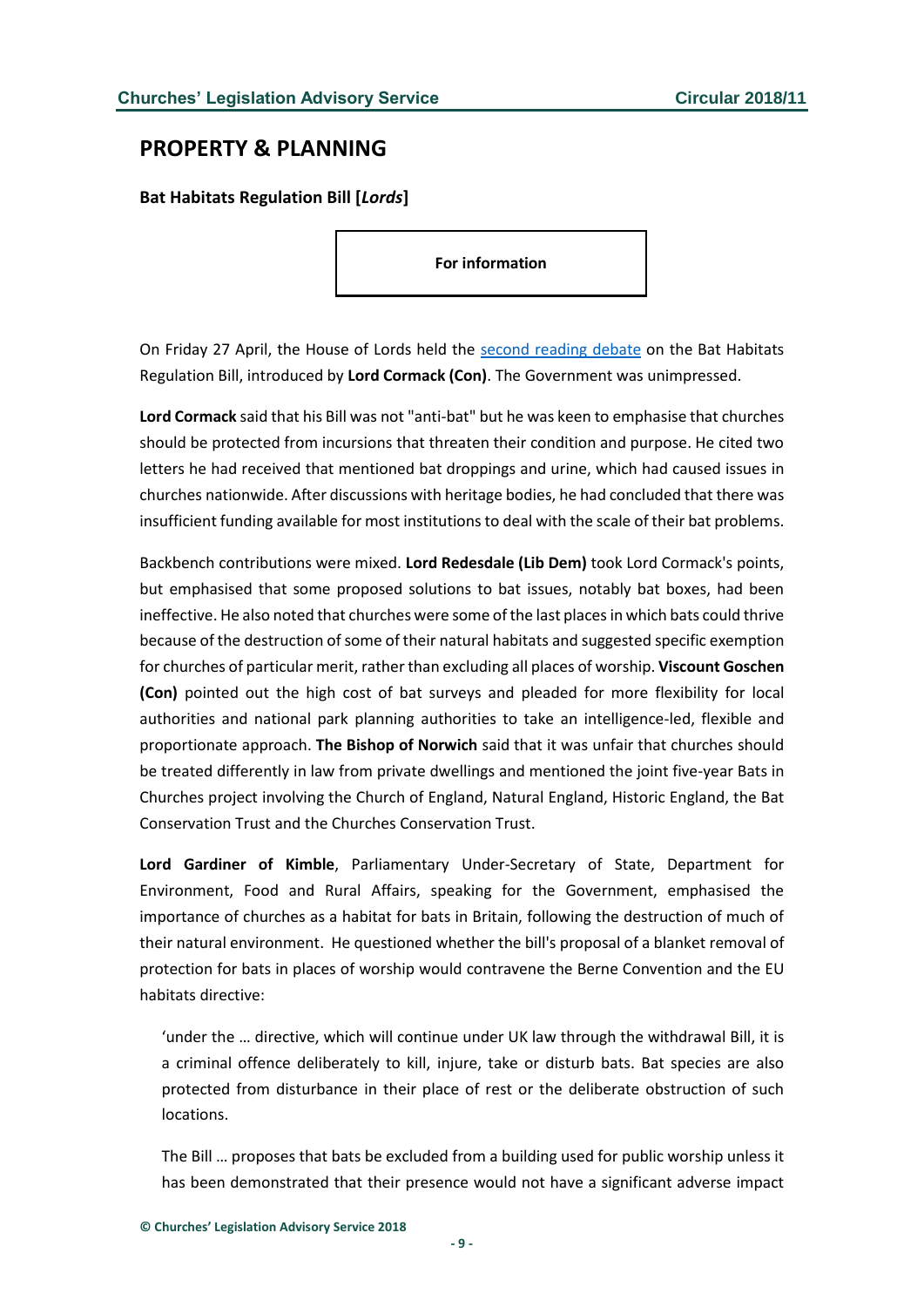on the users of such a place. Such a blanket prohibition does not take account of the importance of some churches to some of our most vulnerable bat populations, or of the considerable steps that the Government in collaboration with others are already taking to alleviate and mitigate the impacts in such places where bats are causing nuisance or distress.'

In short, though the Government understood the issues and recognised the concerns expressed, 'for the reasons I have outlined, we do not support this Bill'. So it's going nowhere.

[Source: House of Lords – 27 April]

#### <span id="page-9-0"></span>**May a parish council grant-aid a place of worship?**

**For information**

At the request of Eddie Tulasiewicz, Head of Communications at the National Churches Trust, I prepared the following note on the vexed question of whether or not a parish or town council may grant-aid a church building. We thought it might be worth circulating more widely and *we should be particularly interested in any experiences of members may have had with parish council grants.*

Under the current law, parish councils and similar bodies raise a precept that enables money to be spent on matters that are important to, and benefit, the local community. Whether or not a parish or town council may use the proceeds of that precept to fund church buildings is, however, unclear.

The Society of Local Council Clerks has recently taken the view that parish councils and similar bodies in England and Wales (such as civil parish councils that have declared themselves by resolution to be 'town councils') are prohibited from giving money to places of worship by the terms of s  $8(1)(i)$  Local Government Act 1894 and that – unlike other aspects of that Act – there was no subsequent legislation that overrode the prohibition. S.8 enumerates the powers of parish councils; and s.8(1)(i) reads as follows:

(i) to execute any works (including works of maintenance or improvement) incidental to or consequential on the exercise of any of the foregoing powers, or in relation to any parish property, *not being property relating to affairs of the church or held for an ecclesiastical charity*. [emphasis added].

A letter dated 6 May 2014 from Brandon Lewis MP, the then Parliamentary Under Secretary of State at DCMS, confirmed that the Government agreed that the 1894 prohibition was still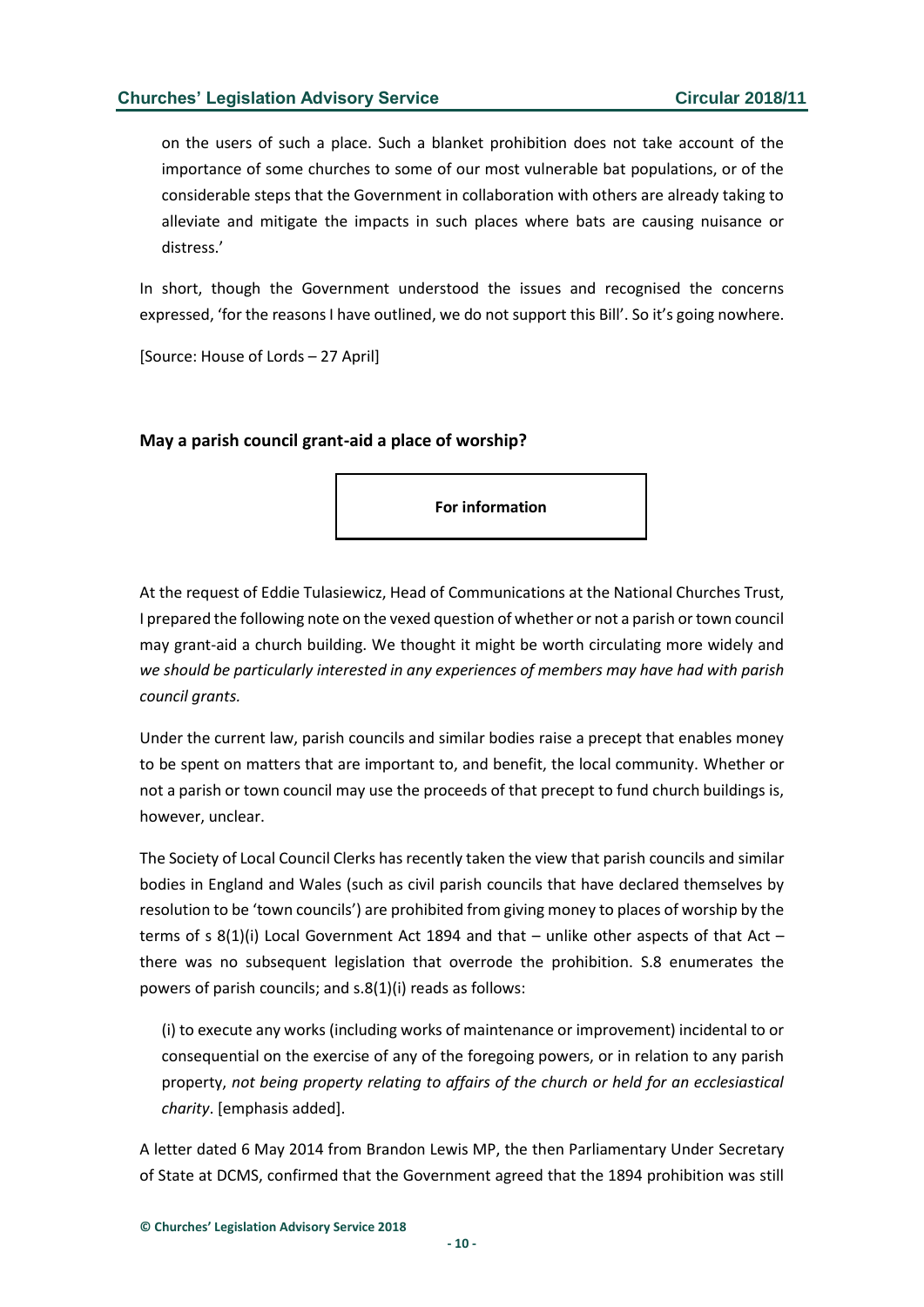in force, though it did not offer any analysis of the relationship between the 1894 Act and subsequent legislation. Mr Lewis suggested that the possibility of amending the legislation would be looked at, but so far as we know, nothing has happened since then.

The Church of England takes the opposite view, arguing that parish councils *already* have the necessary powers to make such grants under ss.137(1) or (3) of the Local Government Act 1972; and the Church of England *[Funding Guide](http://www.parishresources.org.uk/wp-content/uploads/FG13-Local-authorities-and-funding.pdf)* states that

Section 137 of the Local Government Act 1972 permits a Local Authority (whether at county, district or parish council level) to contribute towards the maintenance, repair of adaptation of churches *on the basis that the expenditure would be in the interests of, and bring benefits to, some or all of the inhabitants of the area* [emphasis added].

It has also been suggested that if the parish council is 'eligible' and has adopted the power of general competence under s.1 Localism Act 2011, there is no limit on the amount that it may spend on church repairs. However, the Historic Religious Buildings Alliance is aware of two cases in which an auditor has told a parish council that, under the 1894 Act, it cannot give money to a local church despite the express wish of the council to do so.

The report of the Taylor Review, *[Sustainability of English Churches and Cathedrals](file:///C:/Users/David/Downloads/Taylor%20Commission%20on%20the%20sustainability%20of%20English%20Churches%20and%20Cathedrals)* has recommended that the Government clarify the legal powers of parish and town councils to fund church buildings, explaining the problem like this:

Section 8 of the Local Government Act 1894 confers a number of additional powers on a parish council. Among these is the power to execute works subject to the condition that they do not relate to property relating to the affairs of the church. The Local Government Act 1972, however, permits a local authority (whether at county, district or parish council level) to contribute towards the maintenance, repair or adaptation of churches and even possibly levy a parish rate on the basis that the expenditure would be in the interests of, and bring benefits to, some or all of the inhabitants of the area.

Evidence submitted to the Review suggested that there is considerable confusion as to whether the 1972 Act supersedes the Local Government Act 1894, and that the 1894 Act is still perceived as a barrier, preventing investment in church buildings by local authorities. Clarification on this point should be given, whether by repealing section 8 of the 1894 Act, or by the issue of guidance. This should clarify that local authorities can invest in church buildings in accordance with Section 137 of the Local Government Act 1972.

Additionally, repeal or the issue of guidance should clarify that certain parish councils are also able to fund church buildings using powers contained in the Localism Act 2011. The Act allows certain parish councils, as long as they meet certain criteria, to pass a resolution which allows them to have the benefit of the so-called "General Power of Competence". An eligible parish council is one in which at least two-thirds of the members have been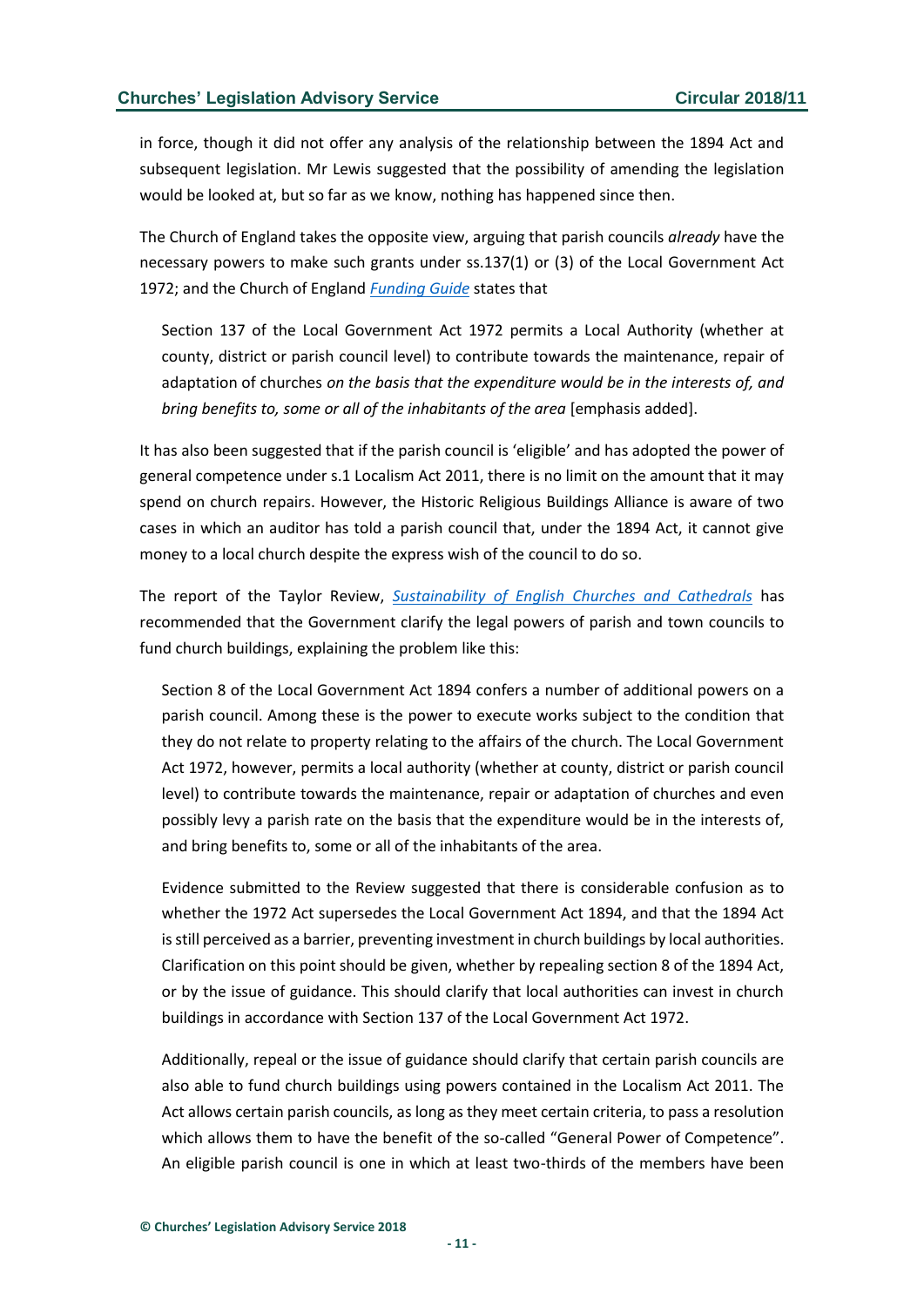elected (i.e. not co-opted), and in which the clerk has completed one of a specified range of training courses. Having passed such a resolution, the relevant parish council would have the power to fund repairs and improvements and changes to church property (albeit it would have to take such a decision in line with its proper internal processes).

In short, *the law seems unclear*, and whether or not the 1972 Act repealed the bar in the 1894 Act is disputed.

In my own view, for what it's worth (probably not a lot), it would appear in the circumstances to be unsafe for a parish or town council to rely on its powers in the 1972 Act to make a grant for a church building until the legal position is clarified – though that is a matter for the councils, not for CLAS.

[Source: CLAS Summary – 30 April]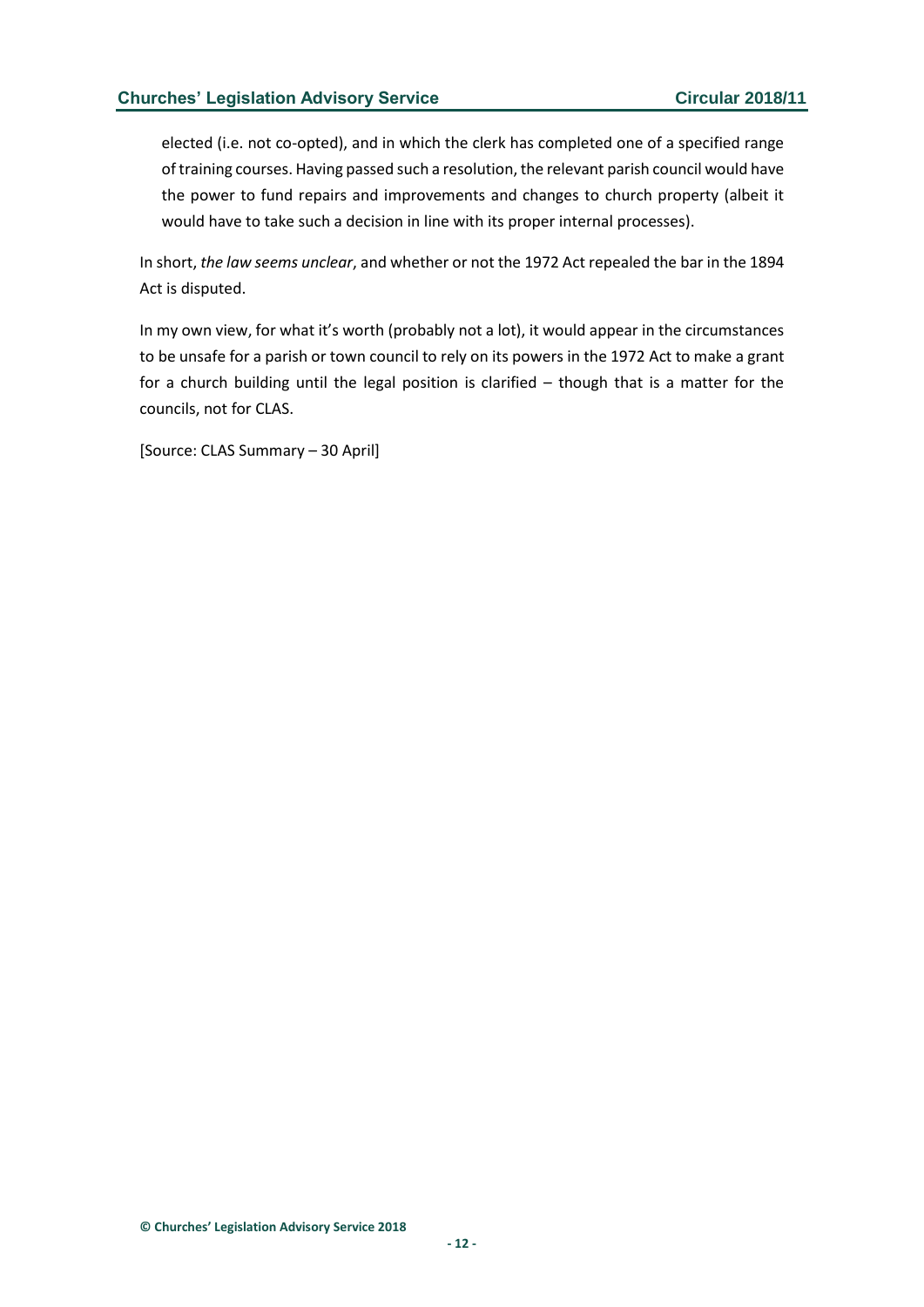# <span id="page-12-0"></span>**TAXATION**

### <span id="page-12-1"></span>**OTS Inheritance Tax Review**

**For information and possibly for action**

The Office of Tax Simplification (OTS) has [published](http://www.gov.uk/government/consultations/inheritance-tax-review-call-for-evidence-and-survey) a call for evidence from those with personal experience of Inheritance Tax to inform a review of how it might be simplified.

If a person gives to charity in their will or during his or her lifetime, that donation is exempt from IHT. If 10 per cent or more of a person's net estate is given to charity by will, IHT may be payable on the whole estate at a lower rate of 36 per cent. There are also complex rules about the incidence of IHT between exempt and non-exempt parts of the residue on death.

The call for evidence includes one question relating specifically to how well the exemption and the lower rate of tax on death are understood by advisers and the public.

Responses should be made via the [online survey,](http://www.surveymonkey.co.uk/r/SQTNNMT) before **8 June 2018**.

[Source: OTS – 27 April]